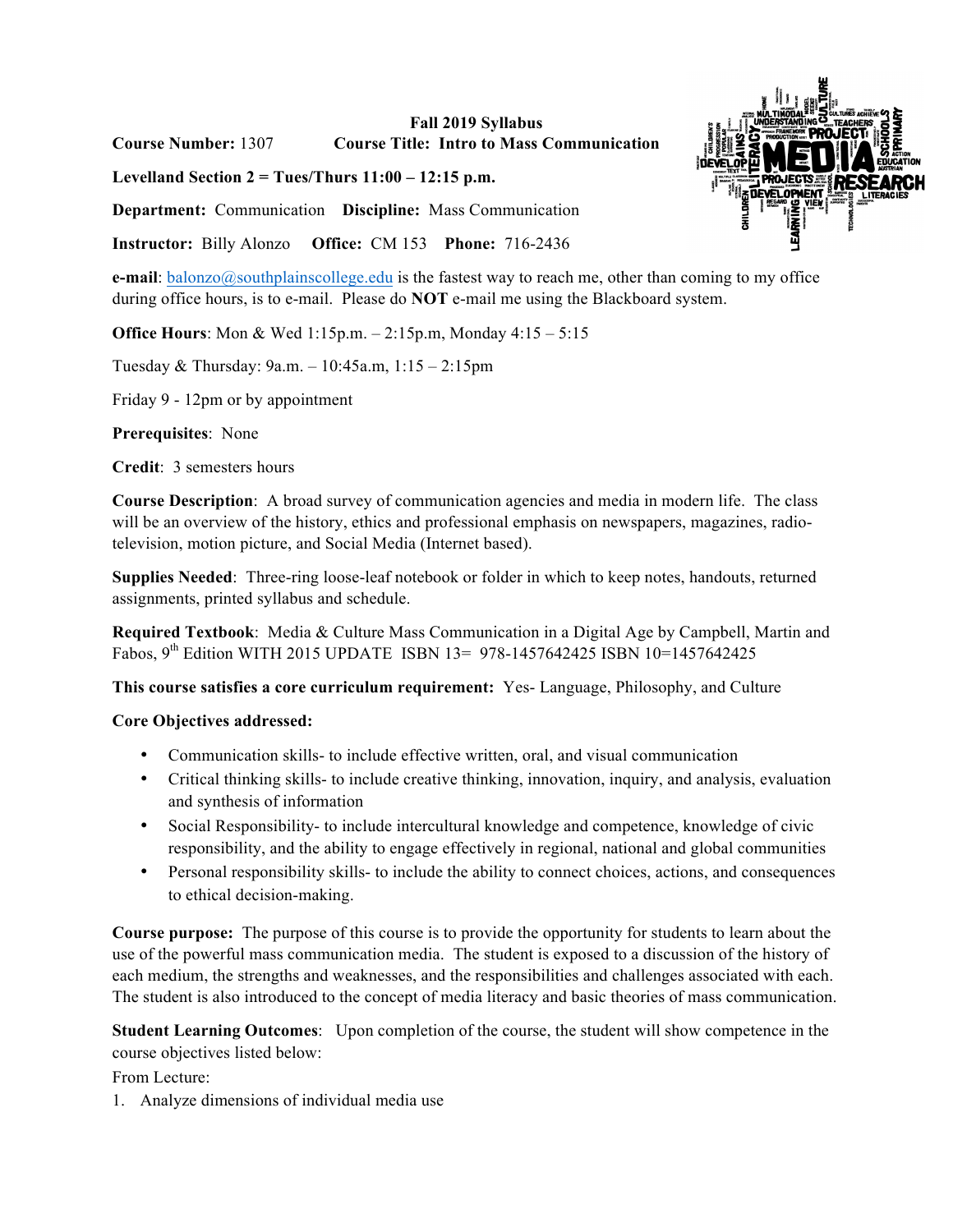- 2. Demonstrate an understanding of the concept of media literacy
- 3. Understand basic history of common media forms such as radio and television; demonstrate ability to relate past to present
- 4. Demonstrate a understanding of blogging
- 5. Identify and analyze the function of various communication theories as they apply to advertising
- 6. Identify the impact and relevance of social media
- 7. Understand the concepts of public relations
- 8. Understand issues related to a current definition of news and journalism
- 9. Understand concepts of ethics as they pertain to mass media; demonstrate ability to balance factors and concerns

### **Course Requirements:**

From Lecture:

- a. Attend class and listen to all lectures
- b. Read the assigned chapters in the textbook
- c Take notes in class
- d. Participate in class discussions
- e. Participate in blogging/Podcast assignments
- f. Complete assigned outside reading material and homework
- g. View audiovisual materials on selected topics
- h. Prepare for quizzes and exams
- i. Complete the exams on the assigned dates

**Course Evaluation**: Students' grades in this class will be determined by the following:

1100 points are available for the final grade.

 $1000 - 1100 = A$  $875 - 999 = B$  $770 - 874 = C$  $660 - 769 = D$ Below  $660 = F$ 

Points are earned as follows:

```
Participation/Attendance - 100 points (See grid)
Blogging/Podcast - 75 points 
   {3 original posts about an assigned topic worth 25 points each}
Media Diary – 50 points 
Classwork and Homework assignments - 325 points
3 Exams at 130 points each = 390 points
Possible extra Points = 10
Final Exam and Paper = 150
```
**Sometimes the final number of points available for the course will not reach the 1100 mark or it will exceed it. If either is the case, the scale will be recalibrated and you will be notified.**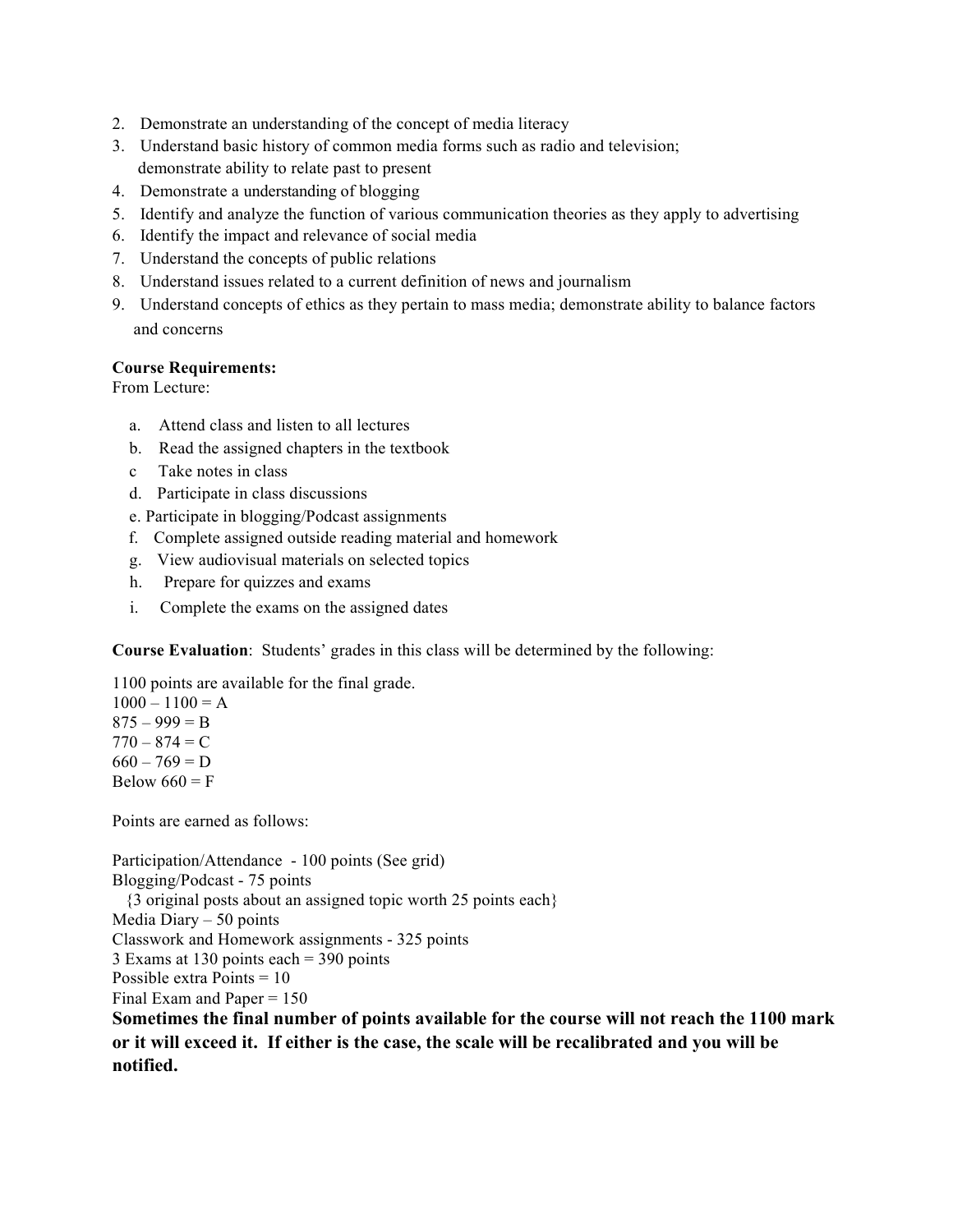**Attendance and Tardiness Policy**: Attendance in this class is required. There is a lot of classwork in this class that counts toward your final grade. Some of it cannot be made up. In the event that a makeup exam is allowed, the highest grade available on it will be an 89.

Regardless of the reason for your absence, it is your responsibility to find out what work you missed, ask whether it can be made up, and if so when it will be due. *Students with more than 4 absences in a row will be dropped from the class with an F or X without further warning. If a student misses more than 4 classes \*throughout the semester\*, I consider that number to be "excessive" and reserve the right to drop the student with an X or an F.*

# **ADA Statement**

Students with disabilities, including but not limited to physical, psychiatric, or learning disabilities, who wish to request accommodations in this class should notify the Disability Services Office early in the semester so that the appropriate arrangements may be made. In accordance with federal law, a student requesting accommodations must provide acceptable documentation of his/her disability to the Disability Services Office. For more information, call or visit the Disability Services Office at Levelland (Student Health & Wellness Office) 806-716-2577, Reese Center (Building 8) 806-716-4675, or Plainview Center (Main Office) 806-716-4302 or 806-296-9611.

**Campus Concealed Carry Statement**- Texas Senate Bill - 11 (Government Code 411.2031, et al.) authorizes the carrying of a concealed handgun in South Plains College buildings only by persons who have been issued and are in possession of a Texas License to Carry a Handgun. Qualified law enforcement officers or those who are otherwise authorized to carry a concealed handgun in the State of Texas are also permitted to do so. Pursuant to Penal Code (PC) 46.035 and South Plains College policy, license holders may not carry a concealed handgun in restricted locations. For a list of locations, please refer to the SPC policy at:

(http://www.southplainscollege.edu/human\_resources/policy\_procedure/hhc.php)

Pursuant to PC 46.035, the open carrying of handguns is prohibited on all South Plains College campuses. Report violations to the College Police Department at 806-716-2396 or 9-1-1.

**Diversity Statement**- In this class, the teacher will establish and support an environment that values and nurtures individual and group differences and encourages engagement and interaction. Understanding and respecting multiple experiences and perspectives will serve to challenge and stimulate all of us to learn about others, about the larger world and about ourselves. By promoting diversity and intellectual exchange, we will not only mirror society as it is, but also model society as it should and can be.

**Deadlines-** ALL deadlines are absolute. You need to get use to deadlines that exist in the working world. All assignments are due at the beginning of each class unless specifically told otherwise. Late assignments will be penalized or not accepted at all.